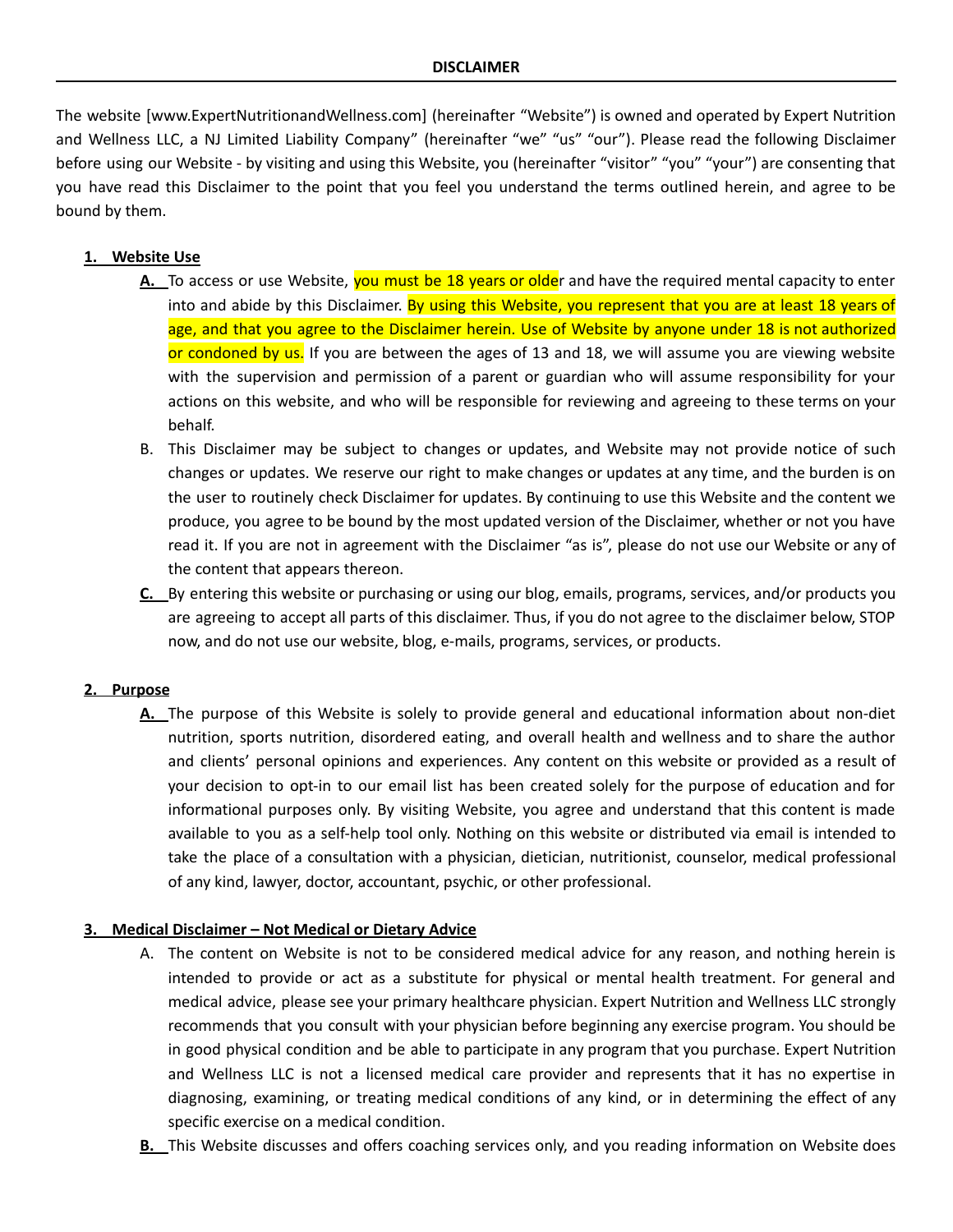not create a coach-client relationship. We cannot know your personal situation or condition and are not suggesting you follow the content on Website instead of or in place of a personalized consultation with a medical professional. The information contained on Website or via emails, or available through our products, programs, and services is **not intended to be a substitute for medical advice**, nor is anything contained herein designed to provide you with a medical diagnosis, treatment, or other medical services. We are not medical professionals, nor are we contending to be in any capacity; by visiting this site you understand and agree this website is not providing medical or dietary advice, nor is it attempting to diagnose or treat any medical conditions. You should understand that when participating in any exercise or nutrition program, there is the possibility of physical injury. If you engage in this exercise or nutrition program, you agree that you do so at your own risk, are voluntarily participating in these activities, assume all risk of injury to yourself, and agree to release and discharge Expert Nutrition and Wellness LLC from any and all claims or causes of action, known or unknown, arising out of any program you purchase or receive from Expert Nutrition and Wellness LLC.

## **4. No Guarantees**

- **A.** The purpose of this Website and the content herein is designed to provide you with useful information, and to support and assist you in reaching the goals you desire. However, individual success depends on your own mental and emotional state, as well as your dedication, effort, and commitment. There is no guarantee that you will experience the same results as others and you accept the risk of changing your exercise and dietary routine. While we make every effort to help all clients, we cannot predict results, nor are we able to know your personal situation; therefore, we cannot guarantee that you or your child will attain certain results. You agree and understand that we do not make any guarantees regarding any specific results from using information found on Website, and that any success will come in large part to your personal situations and actions. We make no guarantee concerning the level of success you may experience, and you accept the risk that results will differ for each individual.
- **B.** Earnings Disclaimer: We also do not make any guarantees or assurances regarding a particular financial outcome based on use of Website, nor are we responsible for Your earnings, any increase or decrease in your finances based upon information you interpreted from Website. Any information or testimonials contained herein that contain financial information are individual results that may vary. The decision to use or implement any information contained on Website is solely your own, and you agree we are not responsible for any financial outcomes.

### **5. Voluntary Participation**

**A.** By choosing to visit this site and read the information provided, you understand and agree that you are voluntarily choosing to read, implement and/or participate in the use of Website and any information contained herein, and are solely responsible for any outcomes and/or results (positive or negative.) If you are the parent or guardian of a minor under 18 viewing this website, you understand you are responsible for their actions and what they view and implement herein. We are not responsible for any action that you or your child may choose to take regarding the information provided, and you acknowledge and agree that we are not responsible nor liable to you should you or your child sustain any injuries or negative ramifications. The information contained on Website is intended as general information only; we cannot know your individual medical or physical state, and do not claim to know what may or may not work for you or your child. As such, you agree that you are fully responsible for your health and well-being, and any decisions you make to implement or follow anything you find on Website.

### **6. Limitation of Liability**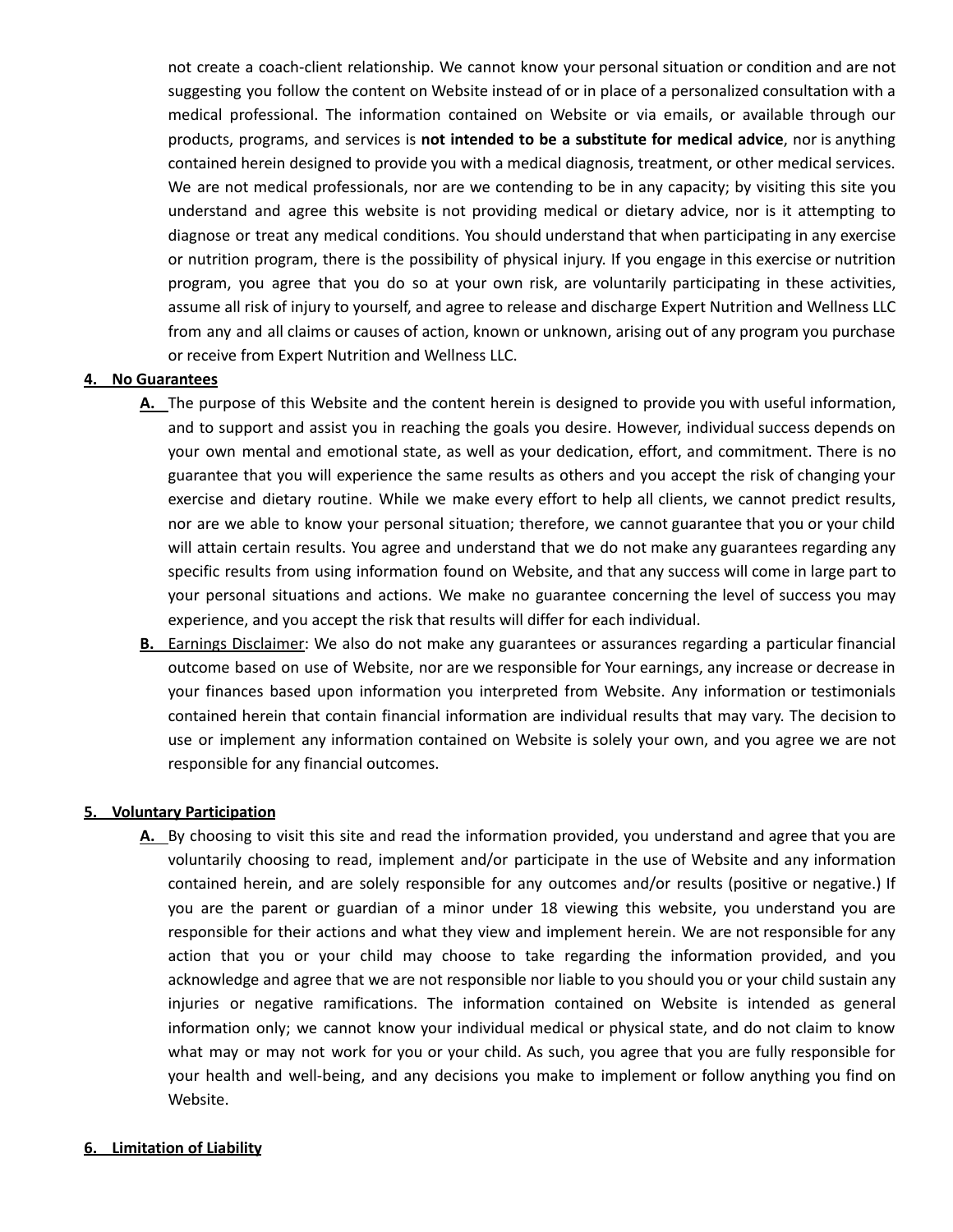- **A.** You understand and agree that your participation in using our website and/or adding yourself to our email list is wholly voluntary, and you are solely and personally responsible for you and your child's actions, choices, and any results therein. You understand and agree that any suggestion or recommendation of a product, service, coach, or otherwise through our Website is purely information – any decision to act upon these suggestions is to be taken by you, at your own risk, without any liability on the part of Expert Nutrition and Wellness LLC. You agree to accept all risks herein.
- **B.** Your use of this Website constitutes an agreement and acceptance that you will absolve Alexa Moriarty, individually, and Expert Nutrition and Wellness LLC, as well anyone acting as any agent, consultant, affiliate, guest blogger, joint venture partner, employee, staff, team member, or anyone affiliated with Us in any way of any liability for any loss, damage, injury, or litigation that you or any other person may incur from direct or indirect use of the information, content, or products found on our Website or via materials requested through email.
- **C.** You understand and agree that We are not to be held liable for any type of direct or indirect damages arising out of your use of our Website, any information contained herein, or any products or services purchased therefrom, including but not limited to general, specific, incidental, consequential, punitive, or special damages. You also agree that we are not liable or responsible in any way for any loss incurred by you or your business, including revenues, clients, business, goodwill, income, anticipated income, predicted income, sales numbers, loss of a sale, data, nor any computer failure, computer virus obtained by use of our Website, technical glitch or failure, defect or delay, or any other similar issue. You agree that your decision to use our Website is wholly at your own risk and voluntarily chosen by you, and any ramifications resulting therefrom are yours alone.

# **7. Indemnification**

- **A.** You agree at all times to defend, fully indemnify and hold harmless Expert Nutrition and Wellness LLC and any affiliates, agents, team members or other party associated with it from any causes of action, damages, losses, costs, expenses incurred as a result of your use of our Website or any products or services contained therein, as well as any third party claims of any kind (including attorney's fees) arising from your actions in relation to Website or any breach by you of any such conditions outlined herein. Should we be required to defend ourselves in any action directly or indirectly involving you, or an action where we decide your participation or assistance would benefit our defense, you agree to participate and provide any evidence, documents, testimony, or other information deemed useful by us, free of charge.
- **B.** We will attempt to monitor comments and posts made by third parties and users as often as possible. Should you, as a user of our Website, see anything objectionable or offensive posted by a third party, you agree to (1) notify us of the material, and (2) agree not to take any action against us based upon the content posted by the third party. You understand we cannot be responsible for material posted by a user without our control, and agree to release us of any and all claims arising therefrom.
- **C.** Should you choose to utilize information offered on our website, whether free or for purchase, you understand that we are not liable to any party, for any damages – whether direct, indirect, consequential, foreseeable, incidental or otherwise – stemming or perceived to stem from use of or reliance upon any information contained or found on our Website, or from products or services purchased therefrom. You also understand and agree that we are not liable for any damages incurring as a result of your reliance or use of information on our Website written by a third party, whether endorsed or not by us, and you agree to release us from any and all claims stemming from, or perceived to stem from, reliance on information contained on our Website.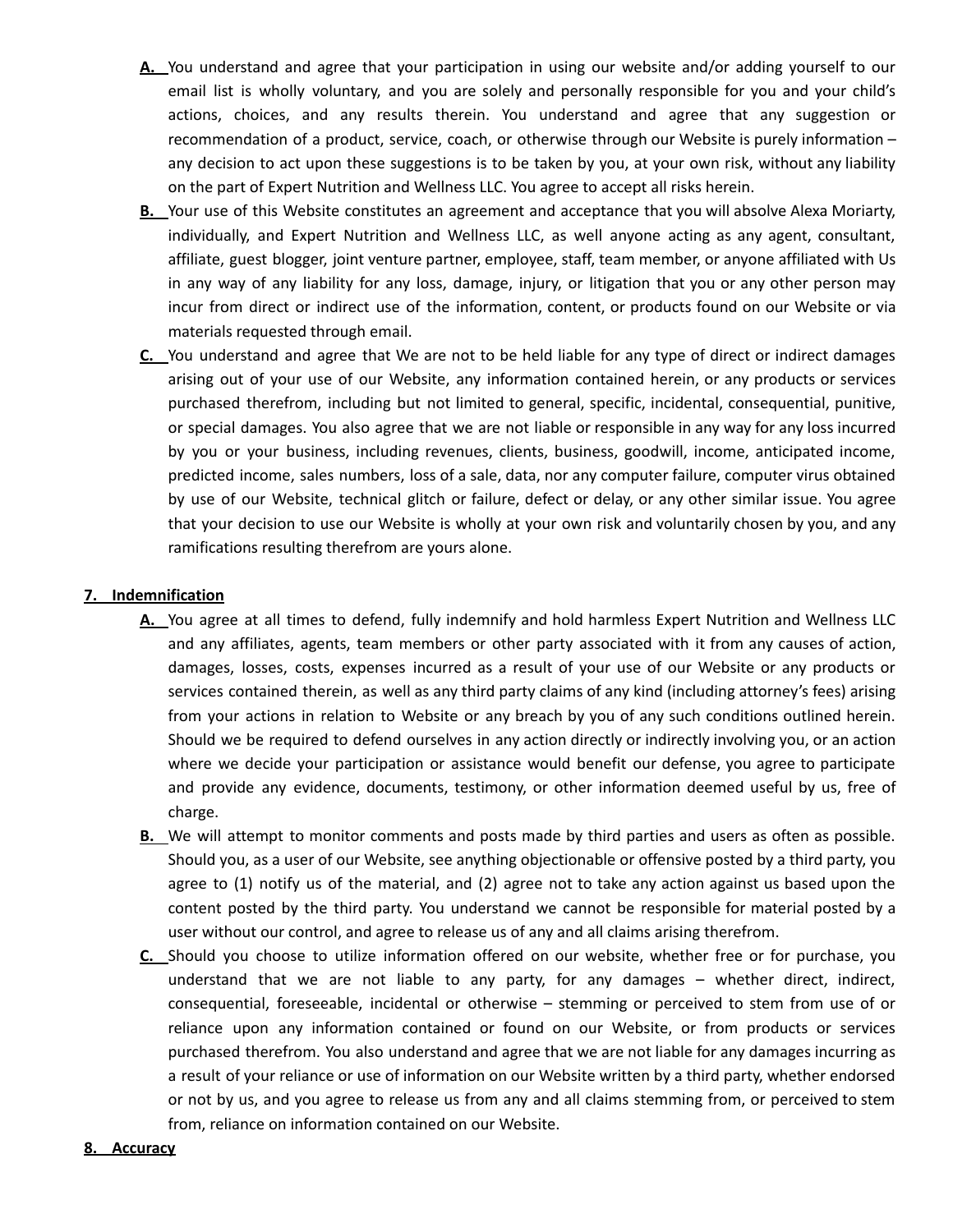- **A.** Although we have spent considerable time and effort in creating the products on www.ExpertNutritionandWellness.com and the content provided herein, you understand and acknowledge that we are not responsible nor liable for any errors, omissions, or liability as a result of any loss or damages incurred as a direct or indirect result of your use of Website content or our products. You also understand there may be inadvertent typographical errors or inaccuracies. By your use of this website, you acknowledge and understand this information, and agree you have chosen/will choose to utilize our Website and/or our products voluntarily. You agree that we are not responsible for the accuracy of our Website, or for any errors or omissions that may occur on the site or in our products.
- **B.** Similarly, you understand your obligation to provide only authentic, accurate information to us, including your name, email address, and payment information, should you choose to purchase a product. You understand and agree that should any information provided prove inaccurate, and any issues or damages arise from your giving us false or inaccurate information, you may be liable for any subsequent damages that occur as a result.

## **9. Testimonials**

**A.** Website may feature testimonials from clients from time to time, in order to provide readers with additional comments from others' experiences with Website, Expert Nutrition and Wellness LLC, and products or services offered. While all information, photos, and quotes used are from actual clients, sharing their real, honest opinions of our website and services, these testimonials are not to be considered as a guarantee that current or future clients will experience the same results, or a guarantee that all clients will have the same experience. You understand and agree that by reading a featured testimonial on our Website, you do not expect the same results, and understand this information is not a guarantee.

### **10. Affiliates and Endorsements**

- **A.** From time to time, we may choose to partner with, promote, become an affiliate of, or otherwise engage in a joint venture with another individual or company whom we feel aligns with our products or services. In those cases, your unique personally identifiable information (e-mail, name, address, telephone number) is transferred to the third party. We may share data with trusted partners to help perform statistical analysis, send you email or postal mail, provide customer support, or arrange for deliveries. All such third parties are prohibited from using your personal information except to provide these services to us, and they are required to maintain the confidentiality of your information. You understand that should an affiliate or joint venture program be featured on our Website, we may receive financial compensation or other payment as a result. Please note we will only feature or promote coaches, businesses, or products that we whole heartedly agree with and believe in, and genuinely believe will help our audience.
- **B.** However, you understand and agree that you must use your own judgement with respect to determining whether any promotion of another product is right for you and your business. Our decision to promote, suggest, or reference another service indicates nothing more than an acknowledgement that we respect or appreciate the business, person, or service. Your decision to use or purchase from such a promotion is yours alone, and you understand we have no involvement in your decision, nor shall we have any liability should you purchase from a promoted product and become unsatisfied. You agree and understand we have no liability and you will hold us harmless should this occur.
- **C.** Similarly, references to other coaches, information, events, services, products, opinions, or companies on our Website, blog, or emails is meant purely as a way to share information, not as an endorsement or suggestion that you purchase or use whatever is being mentioned. We are not responsible for any